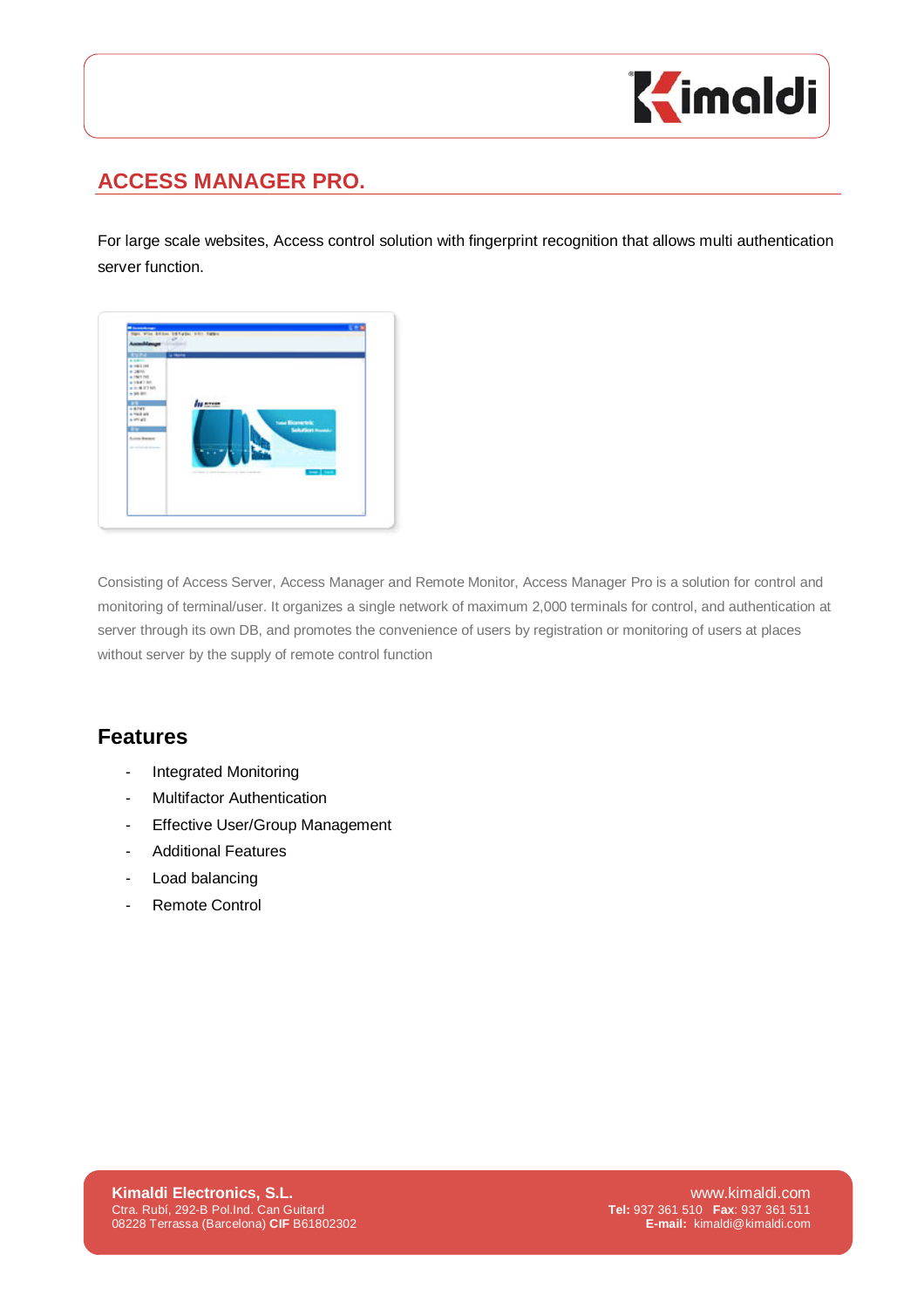

## **System Configuration**



| <b>Item</b>             | <b>Description</b>                                            |  |
|-------------------------|---------------------------------------------------------------|--|
| Component               | AccessServer / AccessManager / DBMS                           |  |
| Max. Accessing Terminal | 2,000 EA                                                      |  |
| Max. Remote Client      | 16                                                            |  |
| OS                      | Windows 2000 or higher                                        |  |
| Max. User               | 100,000 User (in the server)                                  |  |
| <b>DBMS</b>             | MS SQLMS SQL 2000 or higher,<br>MS SQL Express 2005 or higher |  |

**Kimaldi Electronics, S.L.** www.kimaldi.com<br>Ctra. Rubí, 292-B Pol.Ind. Can Guitard **Electronics, S.C. Electronics** Com Ctra. Rubí, 292-B Pol.Ind. Can Guitard<br>08228 Terrassa (Barcelona) CIF B61802302 **E-mail: kimaldi@kimald** Ctra. Rubí, 292-B Pol.Ind. Can Guitard **Tel:** 937 361 510 **Fax**: 937 361 511 08228 Terrassa (Barcelona) **CIF** B61802302 **E-mail:** kimaldi@kimaldi.com